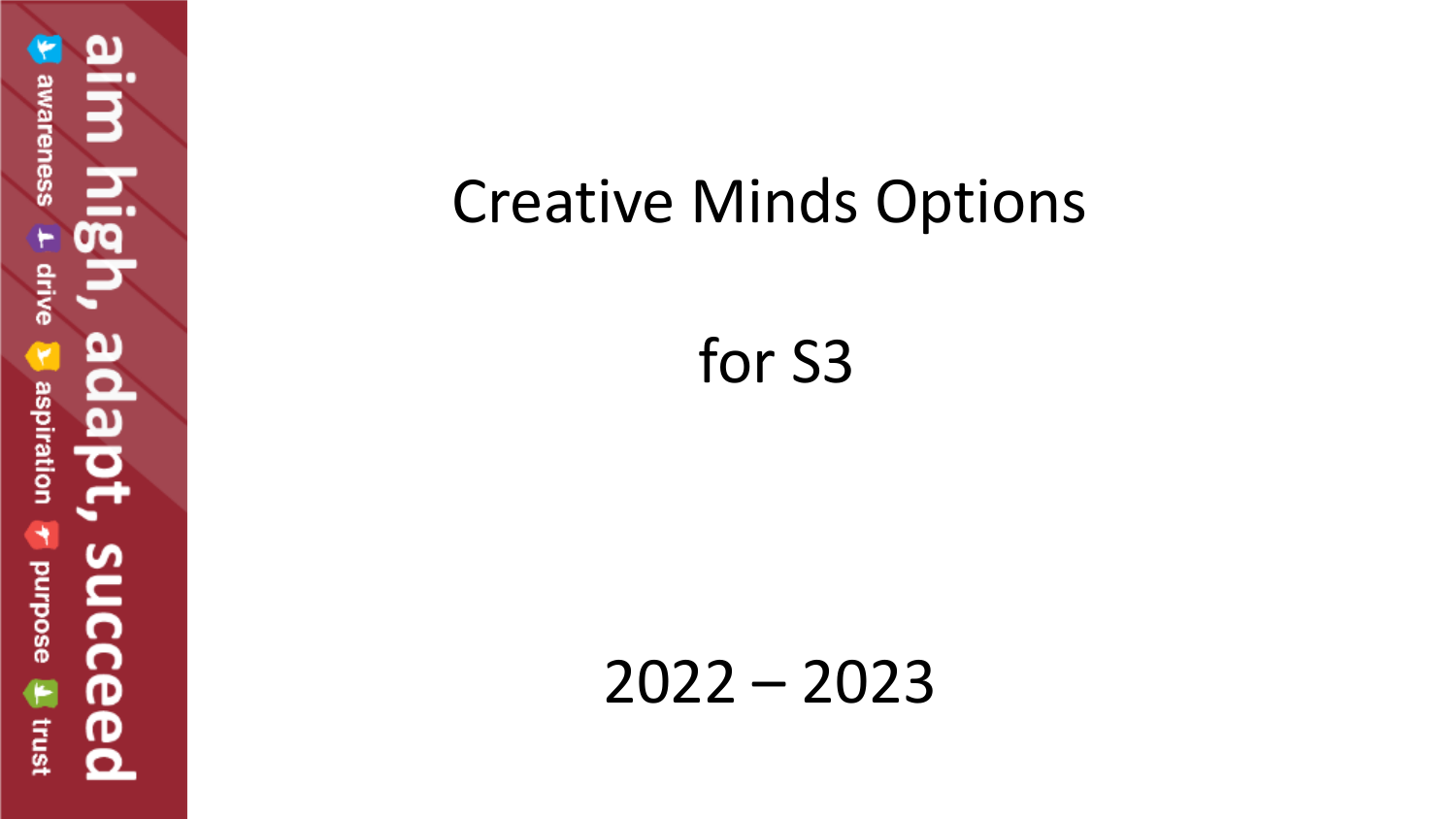### Wider Achievement at Craigmount

• Every pupil in S3 will do a Creative Minds course to complement their other choices

• Wide range of options available to meet learners needs

• Courses aimed at further developing skills needed for learning, life and work

• Majority of courses result in additional SQA or recognised qualification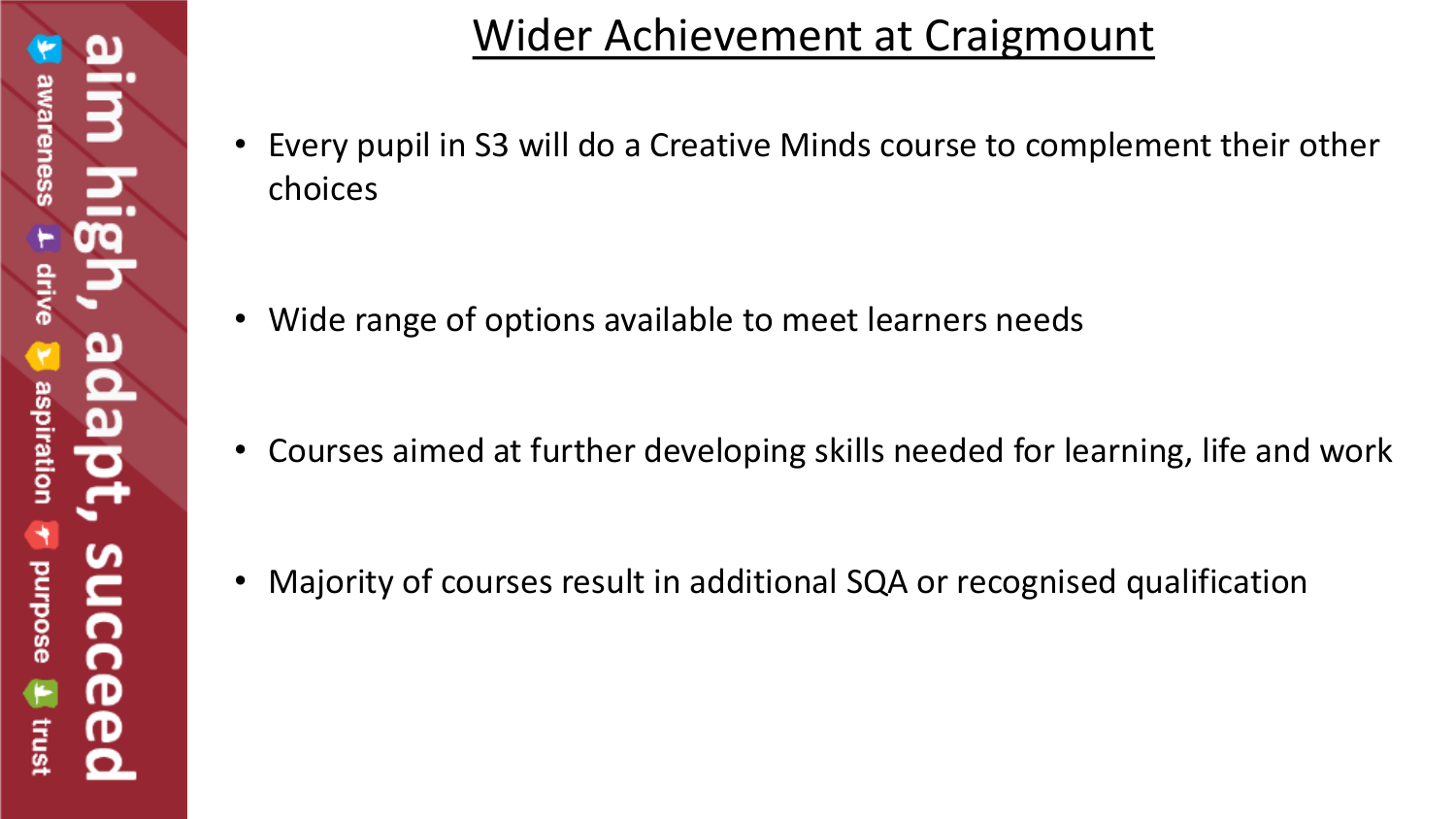## What to consider when picking a Creative Minds Option

• What skills would you like to develop?

• Is there a choice that links in with your current subject choices?

• Is there a choice which links in with a possible career pathway?

• Is there a choice which will help with your wellbeing?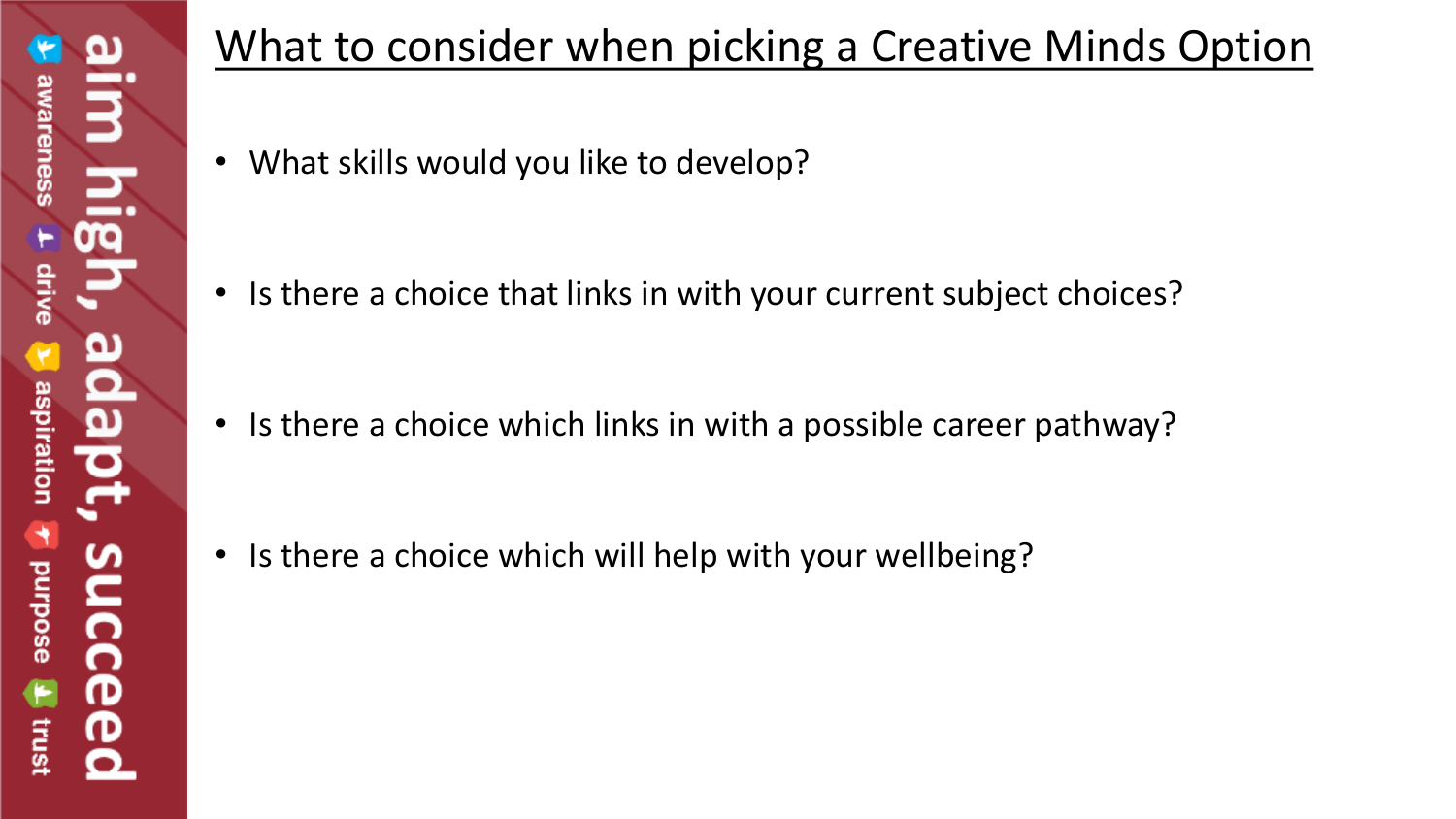#### Creative Minds at Craigmount

| <b>Creative Minds</b>                 |                                                    |
|---------------------------------------|----------------------------------------------------|
| <b>Business in Movies and Adverts</b> | <b>Craft Baking</b>                                |
| Drama Performance                     | Events                                             |
| Filmosophy                            | Mandarin/another language<br>(introductory course) |
| Me and my IPad                        | My Website                                         |
| <b>Science &amp; Health</b>           | <b>Scottish Studies</b>                            |
| <b>Social Enterprise</b>              | <b>Sports Leaders</b>                              |
| Young STEM Leader Award               |                                                    |